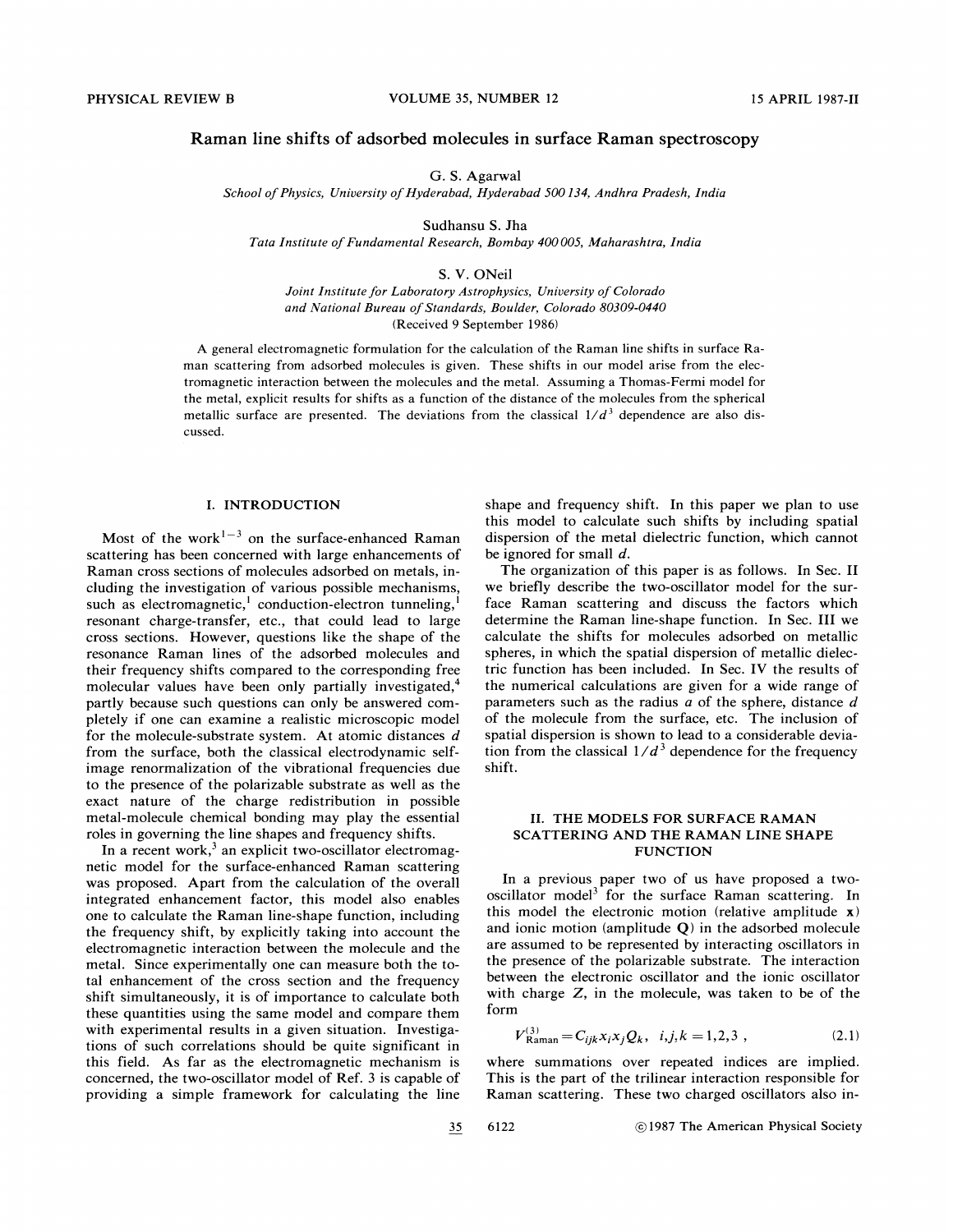teract with the electromagnetic field distribution in the presence of the substrate medium and the molecule. The net electromagnetic field distribution consists of the incident field at the frequency  $\omega_l$ , the fields produced by the substrate medium, and the additional self-field of the molecule because of the presence of the substrate. The external field  $\mathbf{E}^{(0)}$  on the molecule is defined as the field produced at the molecular site  $r_0$  by the incident field  $E^{inc}$ , in the presence of the substrate medium but without the molecule. This obviously depends on the characteristics of the polarizable substrate and plays the role of the external field acting on the molecule. Of course, the additional self-fields produced by the molecular motion in the presence of the substrate renormalize the electronic, ionic, and Raman polarizabilities of the molecule. The renormalizaion and  $\mathbf{E}^{(0)}$  depend critically on the characteristics of the substrate and its geometrical shape. For spontaneous Raman scattering at frequency  $\omega_s$ , in the limit of large ionic mass  $M$  and in the limit of diagonal (linear) electronic polarizability  $\alpha_{ii}(\omega)$  of the molecule, we found that the ratio  $F(\omega_s)$  of the cross section in the presence and in the absence of substrate medium is

$$
F(\omega_s) = \frac{\left[G\left(\mathbf{r} \to \infty, \mathbf{r}_0, \omega_s\right) \cdot R\left(\omega_s, \omega_l\right) \cdot \mathbf{E}^{(0)}(\omega_l) \mathbf{Q}^*(\omega)\right]^2}{\left\{\mathbf{G}_0(\mathbf{r} \to \infty, \mathbf{r}_0, \omega_s) \cdot \mathbf{R}^{(0)}(\omega_s, \omega_l) \cdot \mathbf{E}^{\text{inc}}(\omega_l) \left[\mathbf{Q}^{(0)}(\omega)\right]^*\right\}^2} \tag{2.2}
$$

Here  $G(\mathbf{r}, \mathbf{r}_0, \omega_s)$  is the electromagnetic Green's dyadic which depends on the shape and the dielectric function of the material medium and  $\mathcal{G}_0$  is the free-space Green's dyadic

$$
\left(-\nabla^2 + \nabla \nabla \cdot -\frac{\omega^2}{c^2}\right) \mathcal{G}_0(\mathbf{r}, \mathbf{r}_0, \omega) = 4\pi \delta(\mathbf{r} - \mathbf{r}_0) \underline{I} \tag{2.3}
$$

The equation for  $G$  is more involved and will be given in Sec. III. In Eq. (2.2),  $\mathbb{R}^{(0)}$  is the free-space Raman tensor, whereas  $\underline{R}$  is in the presence of the medium and is given by

$$
R_{ijk}(\omega_s, \omega_l) = \frac{R_{ijk}^{(0)}(\omega_s, \omega_l)}{\left[1 - \frac{\omega_s^2}{c^2} \alpha_{ii}(\omega_s) G_{ii}^{(s)}(\omega_s)\right] \left[1 - \frac{\omega_l^2}{c^2} \alpha_{jj}(\omega_l) G_{jj}^{(s)}(\omega_l)\right]} \tag{2.4}
$$

In Eq. (2.4),  $G^{(s)}(\omega)$  [= $G^{(s)}(r_0, r_0, \omega) = G - G_0$ ] depends on the substrate medium and  $G^{(s)} \rightarrow 0$  in the absence of the medium. Because of thermal motion,  $Q(\omega)$  is a fluctuating quantity and its correlation function can be obtained from the fluctuation-dissipation theorem and the linear-response theory. As shown in Ref. 3, we have the result

$$
\langle Q_i^* Q_j \rangle_{\omega} = \frac{\hbar}{\pi} \left[ 1 + n(\omega) \right] \text{Im} \left[ M(-\omega^2 + \omega_0^2 - i\omega \gamma) I - \frac{Z^2 \omega^2}{c^2} \mathcal{G}^{(s)}(\omega) \right]_{ij}^{-1}, \quad (2.5)
$$

where  $n(\omega)$  is the thermal occupation number and  $\gamma$  is the damping associated with the ionic motion. The fluctuation is related to the ionic polarizability  $\beta^{(0)}(\omega)$ 

$$
\beta^{(0)}(\omega) = \frac{Z^2}{M(\omega_0^2 - \omega^2 - i\omega\gamma)} I,
$$
\n(2.6)

which is renormalized due to the self-fields produced by the presence of the substrate. The renormalized polarizability  $\beta(\omega)$  is

$$
\beta(\omega) = \left[1 - \frac{\omega^2}{c^2} \underline{\beta}^{(0)}(\omega) \cdot \underline{G}^{(s)}(\omega)\right]^{-1} \cdot \underline{\beta}^{(0)}(\omega) . \tag{2.7}
$$

The renormalization of the ionic polarizability is similar to the renormalization of the electronic polarizability which has been previously discussed. $\frac{3}{2}$ 

The Raman line shape is determined from (2.5). Compared to the isolated molecule case, we now see from (2.5) that the interaction of the molecule with the medium results in the characteristic shifts and the widths of the Raman line. These shifts and widths obviously depend on the real and imaginary parts of the surface-dependent Green's function. An estimate of the shifts and widths can be made for specific models of the medium shape and its dielectric properties. In the next section we calculate such shifts by assuming metal particles to be spherical and by taking the Thomas-Fermi model of the metal.

### III. RAMAN LINE SHIFTS FOR MOLECULES ADSORBED ON METALLIC SPHERES

We will now evaluate the Raman line shifts for a specific model, viz., molecules adsorbed on metallic spheres; the geometrical arrangement is sketched in Fig. 1. It is known that if the molecules are located along the z axis and if the incident field is polarized along the z axis, then the most significant component of the Raman tensor is  $R_{zzz}$ . Hence the Raman line shape will be determined from  $\langle Q_z^* Q_z \rangle_{\omega}$ . Assuming that  $\omega \approx \omega_0$ , and that  $Q^{(s)}(\omega)$ is *diagonal* [cf.  $(3.8)$ ], we can write  $(2.5)$  as

is diagonal [cf. (3.8)], we can write (2.5) as  
\n
$$
\langle Q_z^* Q_z \rangle_{\omega} = \frac{\hbar}{\pi} [1 + n(\omega)] (2\omega_0 M)^{-1} \text{Im}(-\omega + \omega_R - i\gamma_R)^{-1},
$$
\n(3.1)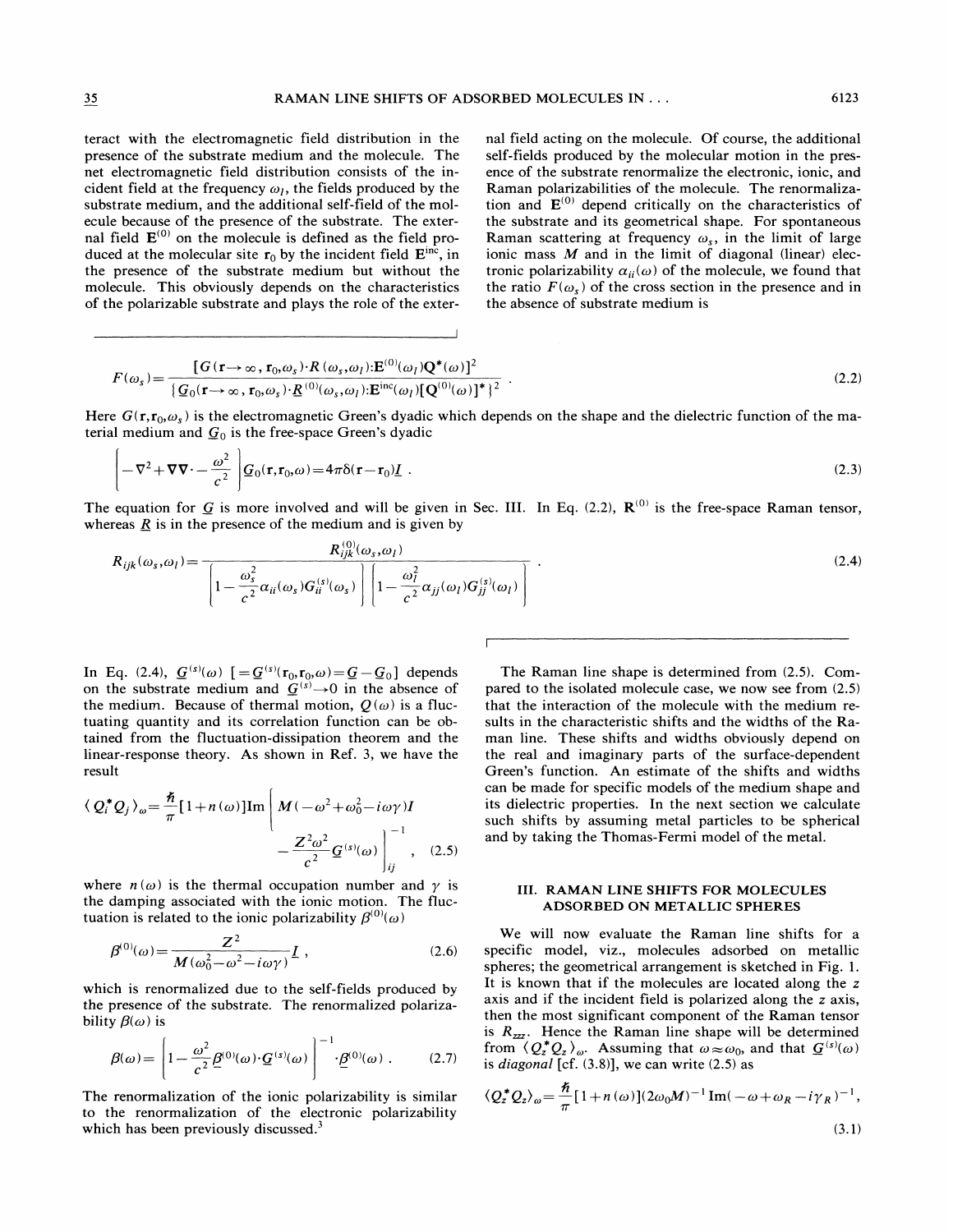where

$$
\omega_R \approx \omega_0 - \frac{Z^2 \omega_0^2}{2Mc^2 \omega_0} \text{Re} G_{zz}^{(s)}(\omega_0) , \qquad (3.2)
$$

$$
\gamma_R \approx \frac{Z^2 \omega_0^2}{2Mc^2 \omega_0} \text{Im} G_{zz}^{(s)}(\omega_0) + \frac{\gamma}{2} \ . \tag{3.3}
$$

Our further analysis depends on the structure of the Green's function  $G^{(s)}$ , which in turn depends on the characteristics of the substrate medium. In the previous work, $3$  the substrate was characterized by a local dielectric function. However, we will now use a nonlocal dielectric function for the medium. This choice is necessary because of the closeness of the molecule to the surface and because we essentially need the zero-frequency dielectric function in the calculation of Raman shifts. Our basic re suits of Sec. II remain valid even when we characterize the medium by nonlocal dielectric function, provided we correctly calculate  $\mathbf{E}^{(0)}$  and  $\mathbf{G}$ .

The Green's function  $G$  for  $r, r_0$  outside the substrate medium, satisfies

$$
\left| \nabla \times \nabla \times \underline{G}(\mathbf{r}, \mathbf{r}_0, \omega) - \epsilon_0(\omega) \frac{\omega^2}{c^2} \right| \underline{G}(\mathbf{r}, \mathbf{r}_0, \omega) \n= 4\pi \delta(\mathbf{r} - \mathbf{r}_0) \underline{I} \ . \tag{3.4}
$$

The boundary value problem can be solved by giving Green's-function equations for  $r$  inside the medium and the boundary conditions. Such a boundary value problem is solved in detail in Ref. 5 for the following model for the nonlocal dielectric function

$$
\epsilon_t(\mathbf{k}, \omega) \approx \epsilon_t = 1 - \frac{\omega_p^2}{\omega^2 + i\omega \Gamma} , \qquad (3.5)
$$

$$
\epsilon_l(\mathbf{k},\omega) \approx 1 - \frac{\omega_p^2}{\omega^2 + i\omega \Gamma - \beta k^2} \ . \tag{3.6}
$$

In the hydrodynamical approximation  $\beta = \frac{3}{5}$  (Fermi velo $city)^2$ . Eventually we will take the low-frequency limit when  $\beta$  will be related to the Thomas-Fermi wave vector



FIG. 1. Schematic illustration of the geometry used.

$$
\epsilon_l(\mathbf{k},\omega) \to 1 + \frac{k_{\text{TF}}^2}{k^2}
$$
 as  $\omega \to 0$ . (3.7)

In practice, one is dealing with small spheres and with molecules lying close to the surface, i.e., with sizes and distances which are much smaller than a wavelength. In such cases it is sufficient to ignore the retardation effects. In a previous paper<sup>5</sup> it has been shown that for a sphere of radius a contained in a medium with dielectric constant  $\epsilon_0$ 

$$
\lim_{n \to \infty} \left[ \frac{\omega^2}{c^2} \mathcal{G}^{(s)}(\mathbf{r}_0, \mathbf{r}_0, \omega) \right]
$$
\n
$$
= \frac{1}{\epsilon_0} \sum_{n=1}^{\infty} \frac{a^{2n+1}}{r_0^{2n+4}} n X_n \left[ (n+1) \hat{z} \hat{z} + \frac{n}{2} (\hat{x} \hat{x} + \hat{y} \hat{y}) \right],
$$
\n(3.8)

where, in terms of spherical Bessel function  $j_n$ ,

$$
X_n = \frac{\left[\frac{(k_l a)j'_n(k_l a)}{nj_n(k_l a)}\right] \left[1 - \frac{\epsilon_0}{\epsilon_t}\right] - \left[\epsilon_0 - \frac{\epsilon_0}{\epsilon_t}\right]}{\left[\frac{k_l a j'_n(k_l a)}{n (n+1)j_n(k_l a)}\right] \left[n + \frac{\epsilon_0}{\epsilon_t}(n+1)\right] + \left[\epsilon_0 - \frac{\epsilon_0}{\epsilon_t}\right]},
$$
\n(3.9)

$$
k_l^2 = (\omega^2 - \omega_p^2 + i\omega \Gamma)/\beta.
$$
 (3.10)

Raman line shifts can now be calculated by using (3.8) in (3.2). However, one can obtain a simplified expression by taking the low-frequency limit of (3.9), whence we get

$$
X_n \to \frac{[bj'_n(b)/nj_n(b) - \epsilon_0]}{[bj'_n(b)/(n+1)j_n(b) + \epsilon_0]},
$$
  

$$
b = iak_{\text{TF}}.
$$
 (3.11)

One can easily see that such a limit is justified, e.g., for Pyridine  $A_1$  on Ag,  $\omega_p/\omega_0 = \lambda_0/\lambda_p = (1/\lambda_p)/(1/\lambda_0) = 1365 \times 10^{-8}$  (992)  $\sim 10^2$  and then

$$
k_l^2 = \frac{-\omega_p^2}{\beta} \left[ 1 - \frac{\omega^2}{\omega_p^2} \right] \sim -\frac{\omega_p^2}{\beta} \sim -k_{\text{TF}}^2
$$

Note that  $X_n$  is real and hence, in this limit, the corrections to the width of the Raman line are unimportant. The relative shift  $\Delta = (\omega_R / \omega_0 - 1)$  can now be written as

$$
\Delta = \frac{Z^2 k_{\rm TF}^3}{2M\omega_0^3} S = -\frac{\beta^{(0)}(0)}{2} k_{\rm TF}^3 S \tag{3.12}
$$

where

$$
S = \frac{1}{\epsilon_0} \sum_{n=1}^{\infty} \frac{(k_{\text{TF}} a)^{2n+1}}{(k_{\text{TF}} r_0)^{2n+4}} n(n+1) X_n . \tag{3.13}
$$

The relative shift has been expressed in terms of the static onic polarizability  $\beta^{(0)}$  and the function S which depends on (i) the size of the sphere, (ii) distance of the molecule from the surface, and (iii)  $\epsilon_0$ —the dielectric constant of the medium in which molecules and substrate are embedded.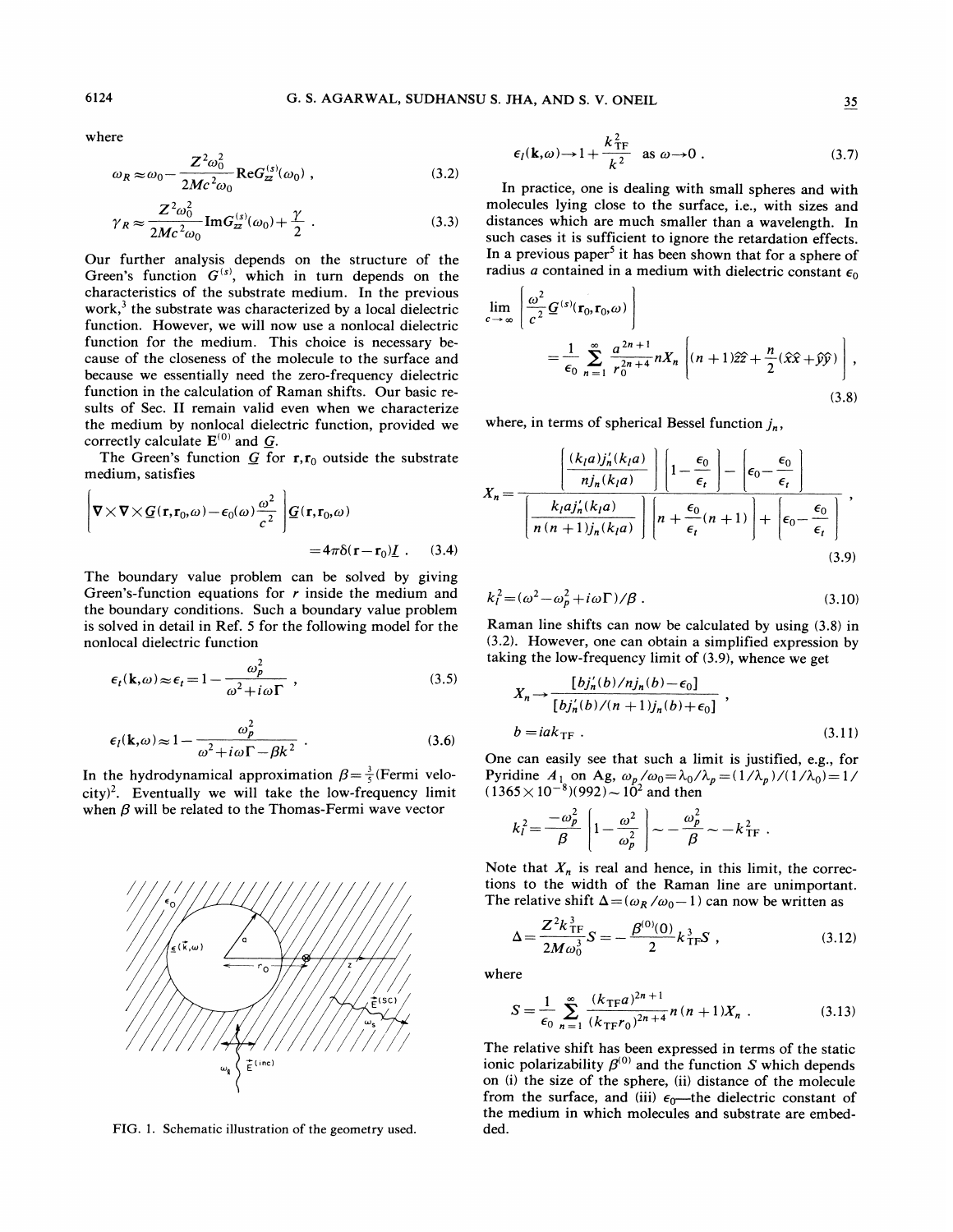

FIG. 2. The shift  $S(\Delta \propto S)$  as a function of the distance  $d = k_{\text{TF}}(r_0 - a)$  of the molecule from the surface. The radius of the sphere is taken as  $\Delta_0(k_{\text{TF}})^{-1}$ . The embedding medium is taken either as a vacuum (solid curve) or a dielectric with  $\epsilon_0$  = 2.25 (dotted curve).

#### IV. NUMERICAL RESULTS FOR RAMAN LINE SHIFTS

In this section we present some estimates of the Raman shifts for typical cases such as CO on Ag and Pyridine  $A_1$ on Ag—we introduce <sup>a</sup> frequency scale in terms of the proton mass  $M_p$ , electronic charge e, and Bohr radius  $a_0$ ,

$$
\Omega_p^2 = e^2 / M_p a_0^3 \tag{4.1}
$$

and then rewrite (3.12) as

$$
\Delta = -\frac{Z^2 M_p}{2e^2 M} (k_{\text{TF}} a_0^3) S (\lambda_0 / \lambda_p)^2 \,. \tag{4.2}
$$

Note that  $\lambda_p$  corresponds to 5100 cm<sup>-1</sup> and for Ag,  $k_{\text{TF}}a_0\approx 0.9$ . Making then rough estimates for  $Z^2M_p/\gamma$  $e<sup>2</sup>M$ , we find the following.

(i) For Pyridine  $A_1$  on Ag:  $\lambda_0^{-1} = 992$  cm<sup>-1</sup>,  $Z^2 M_p$ /  $e^2 M \sim 0.04$ ,

$$
\Delta \cong -0.4S \tag{4.3}
$$

Note that the reported shift is of the order of 1006 cm<sup>-1</sup><br>-992 cm<sup>-1</sup> $\approx$  14 cm<sup>-1</sup>.

(ii) For CO (2035 cm<sup>-1</sup>) mode on Ag:  $\lambda_0^{-1} = 2135$ cm<sup>-1</sup>,  $Z^2M_p/e^2M \sim 0.1$ ,

$$
\Delta \approx =0.21S \tag{4.4}
$$

The experimentally reported shift is of the order of 2142  $cm^{-1}$  – 2135 cm<sup>-1</sup> = 7 cm<sup>-1</sup>. Our theoretical results already show that for the CO (2035 cm<sup> $-1$ </sup>) mode on Ag, the shifts are smaller, in agreement with experiment.

The actual relative shift will depend on the magnitude of S. We have evaluated S numerically for several values of  $k_{\text{TF}}a$  and  $k_{\text{TF}}r_0$  and the results for some typical cases



FIG. 3. Behavior of  $d^3S(d)$  as a function of d. Other parameters are the same as in Fig. 2.

are shown in Figs. 2 and 3. The convergence of the series for S is rather poor for molecules too close to the sphere or for larger sphere sizes. In such cases, we have used a Padé summation technique. Figure 2 shows the variation of S with the distance  $k_{\text{TF}}(r_0 - a) \equiv (d)$  of the molecule from the surface for two different values of the dielectric function of the embedding medium. The sign of  $\Delta$  depends on the distance of the molecule and the dielectric properties of the embedding medium. Our analysis shows that the shifts are much smaller<sup>6</sup> unless the molecule is within an angstrom or so from the surface. For example, for  $d = 1$ ,  $\epsilon_0 = 2.25$  and for the CO mode we find that  $\Delta\omega_0 \approx 10 \text{ cm}^{-1}$ . A similar result holds for Pyridine ( $A_1$  node) adsorbed or Ag. Note that  $\Delta < 0$  for  $\epsilon_0 = 1$ . We emphasize that a detailed comparison with experimentally reported values is difficult since the shifts are going to be affected by a variety of other factors such as the presence of other molecules. Moreover, at such small distances other mechanisms such as charge transfer may also contribute to the shifts. Our electromagnetic model shows how a reasonable order-of-magnitude estimate for shifts can be made. Such an estimate is similar to the observed values. Finally, in Fig. 3, we plot  $d^3s(d)$  as for the case of a medium without spatial dispersion; the shifts are expected to have the dependence<sup>7</sup>  $S \sim (d^{-3})$ . Thus Fig. 3 gives the deviations due to our use of the Thomas-Fermi model of the metal. Our analysis shows that the deviations from the classical  $d^{-3}$  dependence are quite significant.

#### **ACKNOWLEDGMENTS**

The work of one of us (G.S.A.) is partially supported by a grant from the University Grants Commission, Government of India and that of another (S.V.O.) is partially supported by the National Science Foundation through Grant No. PHY-82-00805. Part of this work was presented at the International Conference on Raman Spectroscopy (Tokyo, 1984).

Burstein, S. Lundquist, and D. L. Mills; and P. F. Liao, in Surface Enhanced Raman Scattering, edited by R. K. Chang and T. E. Furtak (Plenum, New York, 1982). Also, see D. S. Wang, M. Kerker, and H. Chew, Appl. Opt. 19, 2315 (1980);

<sup>&#</sup>x27;The literature on this subject is very exhaustive. We refer to the review papers by H. Metiu; J. I. Gersten and A. Nitzan; S. S. Jha; M. Moskovits and D. P. Dilella; M. Fleischmann and J. R. Hill; B. Pettinger and H. Wetzel; J. A. Creighton; E.